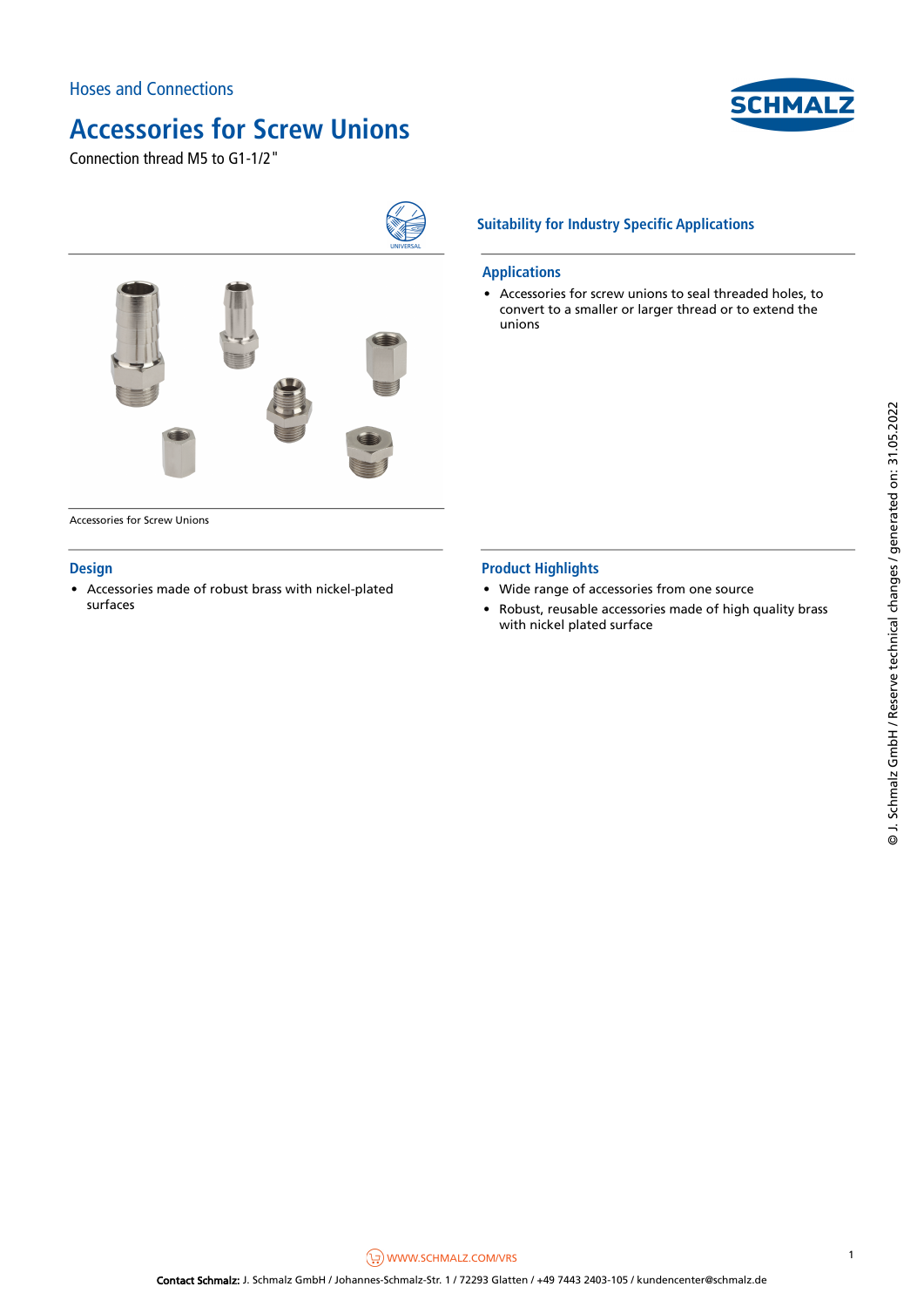

Connection thread M5 to G1-1/2"

### **Ordering Data Accessories for Screw Unions**

| <b>Type</b>                   |                               | Part no.       |
|-------------------------------|-------------------------------|----------------|
| Sealing screw with collar     | VRS-SB M5-AG ISKT O-Ring      | 10.08.06.00064 |
| Sealing screw with collar     | VRS-SB G1/8-AG ISKT O-Ring    | 10.08.06.00043 |
| Sealing screw with collar     | VRS-SB G1/4-AG ISKT O-Ring    | 10.08.06.00044 |
| Sealing screw with collar     | VRS-SB G3/8-AG ISKT O-Ring    | 10.08.06.00045 |
| Sealing screw with collar     | VRS-SB G1/2-AG ISKT O-Ring    | 10.08.06.00046 |
| Sealing screw without collar  | VRS-S G1/8-AG                 | 10.08.06.00047 |
| Sealing screw without collar  | VRS-S G1/4-AG                 | 10.08.06.00048 |
| Sealing screw without collar  | VRS-S G3/8-AG                 | 10.08.06.00049 |
| Sealing screw without collar  | <b>VRS-S G1/2-AG</b>          | 10.08.06.00050 |
| Sealing screw without collar  | VRS-S G3/4-AG                 | 10.08.06.00051 |
| Type                          |                               | Part no.       |
| Bushing with hexagon          | MUF-S M5-IG 9 SW8 MS-VN       | 10.08.05.00124 |
| Bushing with hexagon          | MUF-S G1/8-IG 18 SW14 MS-V    | 10.08.05.00125 |
| Bushing with hexagon          | MUF-S G1/4-IG 26 SW17 MS-V    | 10.08.05.00126 |
| Bushing with hexagon          | MUF-S G3/8-IG 26 SW22 MS-VN   | 10.08.05.00127 |
| Bushing with hexagon          | MUF-S G1/2-IG 30 SW27 MS-V    | 10.08.05.00128 |
| Bushing with hexagon          | MUF-S G3/4-IG 28 SW32 MS-VN   | 10.08.05.00129 |
| Bushing with hexagon          | MUF-S G1-IG 33 SW41 MS-VN     | 10.08.05.00130 |
| Extension with hexagon        | VRL-S M5x8 MS-V               | 10.08.04.00088 |
| Extension with hexagon        | VRL-S G1/8x15 MS-V            | 10.08.04.00090 |
| Extension with hexagon        | <b>VRL-S G1/4x18 MS-V</b>     | 10.08.04.00092 |
| Extension with hexagon        | VRL-S G1/2x22 MS-V            | 10.08.04.00097 |
|                               |                               |                |
| Type                          |                               | Part no.       |
| Reduction piece with hexagon  | RED-STK G1/8-AG M5-IG MS-V    | 10.08.04.00089 |
| Reduction piece with hexagon  | RED-STK G1/4-AG G1/8-IG MS-V  | 10.08.04.00091 |
| Reduction piece with hexagon  | RED-STK G3/8-AG G1/8-IG MS-V  | 10.08.04.00093 |
| Reduction piece with hexagon  | RED-STK G3/8-AG G1/4-IG MS-VN | 10.08.04.00094 |
| Reduction piece with hexagon  | RED-STK G1/2-AG G1/4-IG MS-V  | 10.08.04.00095 |
| Reduction piece with hexagon  | RED-STK G1/2-AG G3/8-IG MS-V  | 10.08.04.00096 |
| Reduction piece with hexagon  | RED-STK G3/4-AG G3/8-IG MS-V  | 10.08.04.00098 |
| Reduction piece with hexagon  | RED-STK G3/4-AG G1/2-IG MS-V  | 10.08.04.00099 |
| Reduction piece with hexagon  | RED-STK G1-AG G1/2-IG MS-V    | 10.08.04.00100 |
| Reduction piece with hexagon  | RED-STK G1-AG G3/4-IG MS-V    | 10.08.04.00101 |
| Double nipple with hexagon    | DOP-NIP-S M5-AGx4             | 10.08.05.00131 |
| Double nipple with hexagon    | DOP-NIP-S G1/8-AGx5           | 10.08.05.00132 |
| Double nipple with hexagon    | DOP-NIP-S G1/4-AGx5           | 10.08.05.00133 |
| Double nipple with hexagon    | DOP-NIP-S G3/8-AGx5           | 10.08.05.00134 |
| Double nipple with hexagon    | DOP-NIP-S G1/2-AGx6           | 10.08.05.00135 |
| Double nipple with hexagon    | DOP-NIP-S G3/4-AGx8           | 10.08.05.00136 |
| Double nipple with hexagon    | DOP-NIP-S G1-AGx10            | 10.08.05.00137 |
| Reduction nipple with hexagon | RED-NIP G1/8-AG M5-AG MS V    | 10.08.05.00138 |
| Reduction nipple with hexagon | RED-NIP G1/4-AG G1/8-AG MSV   | 10.08.05.00139 |
| Reduction nipple with hexagon | RED-NIP G3/8-AG G1/4-AG MSV   | 10.08.05.00141 |
| Reduction nipple with hexagon | RED-NIP G1/2-AG G1/4-AG MS V  | 10.08.05.00140 |
| Reduction nipple with hexagon | RED-NIP G1/2-AG G3/8-AG MSV   | 10.08.05.00142 |
| Reduction nipple with hexagon | RED-NIP G3/4-AG G1/2-AG MS V  | 10.08.05.00143 |
| Reduction nipple with hexagon | RED-NIP G1-AG G1/2-AG MSV     | 10.08.05.00144 |
| Reduction nipple with hexagon | RED-NIP G1-AG G3/4-AG MS V    | 10.08.05.00145 |
| Type                          |                               | Part no.       |

Hose sleeve ST M3-AG 2 MS-V 3 ST M3-AG 2 MS-V 3 ASSESSMENT ASSESSMENT ASSESSMENT ASSESSMENT ASSESSMENT ASSESSMENT ASSESSMENT ASSESSMENT ASSESSMENT ASSESSMENT ASSESSMENT ASSESSMENT ASSESSMENT ASSESSMENT ASSESSMENT ASSESSMEN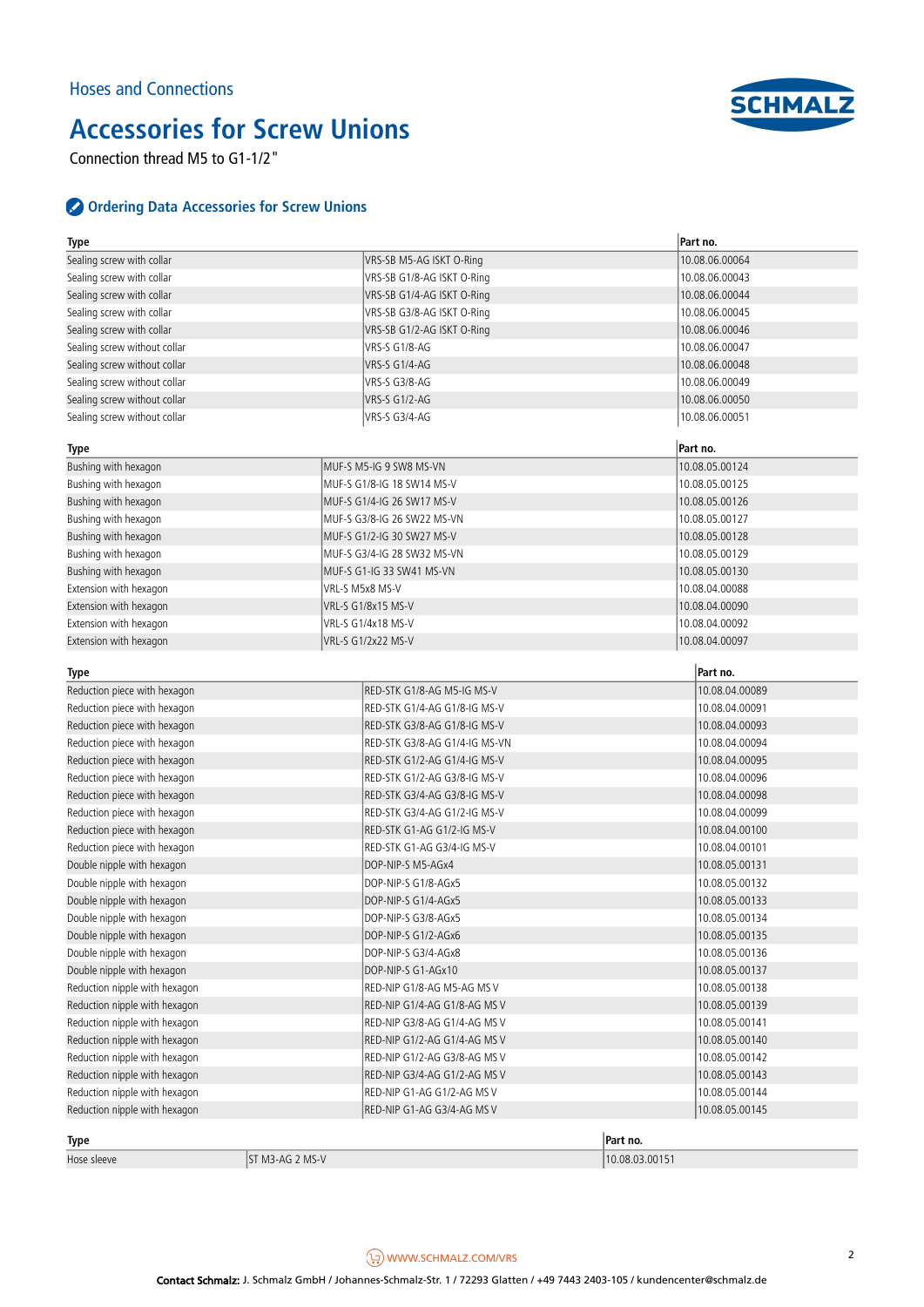

Connection thread M5 to G1-1/2"

| Type        |                       | Part no.       |
|-------------|-----------------------|----------------|
| Hose sleeve | IST M5-AG 4 MS-V      | 10.08.03.00152 |
| Hose sleeve | IST G1/8-AG 4 MS-ROH  | 10.08.03.00153 |
| Hose sleeve | IST G1/8-AG 6 MS-V    | 10.08.03.00154 |
| Hose sleeve | ST G1/8-AG 9 MS-V     | 10.08.03.00155 |
| Hose sleeve | IST G1/4-AG 6 MS-V    | 10.08.03.00156 |
| Hose sleeve | IST G1/4-AG 9 MS-V    | 10.08.03.00157 |
| Hose sleeve | IST G1/4-AG 13 MS-V   | 10.08.03.00158 |
| Hose sleeve | IST G3/8-AG 9 MS-V    | 10.08.03.00159 |
| Hose sleeve | IST G3/8-AG 13 MS-V   | 10.08.03.00160 |
| Hose sleeve | IST G1/2-AG 9 MS-V    | 10.08.03.00161 |
| Hose sleeve | IST G1/2-AG 13 MS-V   | 10.08.03.00162 |
| Hose sleeve | IST G1/2-AG 19 MS-V   | 10.08.03.00163 |
| Hose sleeve | IST G3/4-AG 13 MS-V   | 10.08.03.00164 |
| Hose sleeve | IST G3/4-AG 19 MS-V   | 10.08.03.00165 |
| Hose sleeve | IST G3/4-AG 25 MS-V   | 10.08.03.00166 |
| Hose sleeve | IST G1-AG 25 MS-V     | 10.08.03.00167 |
| Hose sleeve | lst G1-AG 32 MS-V     | 10.08.03.00168 |
| Hose sleeve | IST G1-1/4-AG 32 MS-V | 10.08.03.00169 |
| Hose sleeve | IST G1-1/4-AG 38 MS-V | 10.08.03.00123 |
| Hose sleeve | IST G1-1/2-AG 38 MS-V | 10.08.03.00170 |

### **Technical Data Accessories for Screw Unions**

**Pressure range (operating pressure) [bar] Operating temperature [°C] Operating temperature [°C]** 

-0.95 ... 16.00 bar -20 ... 60 °C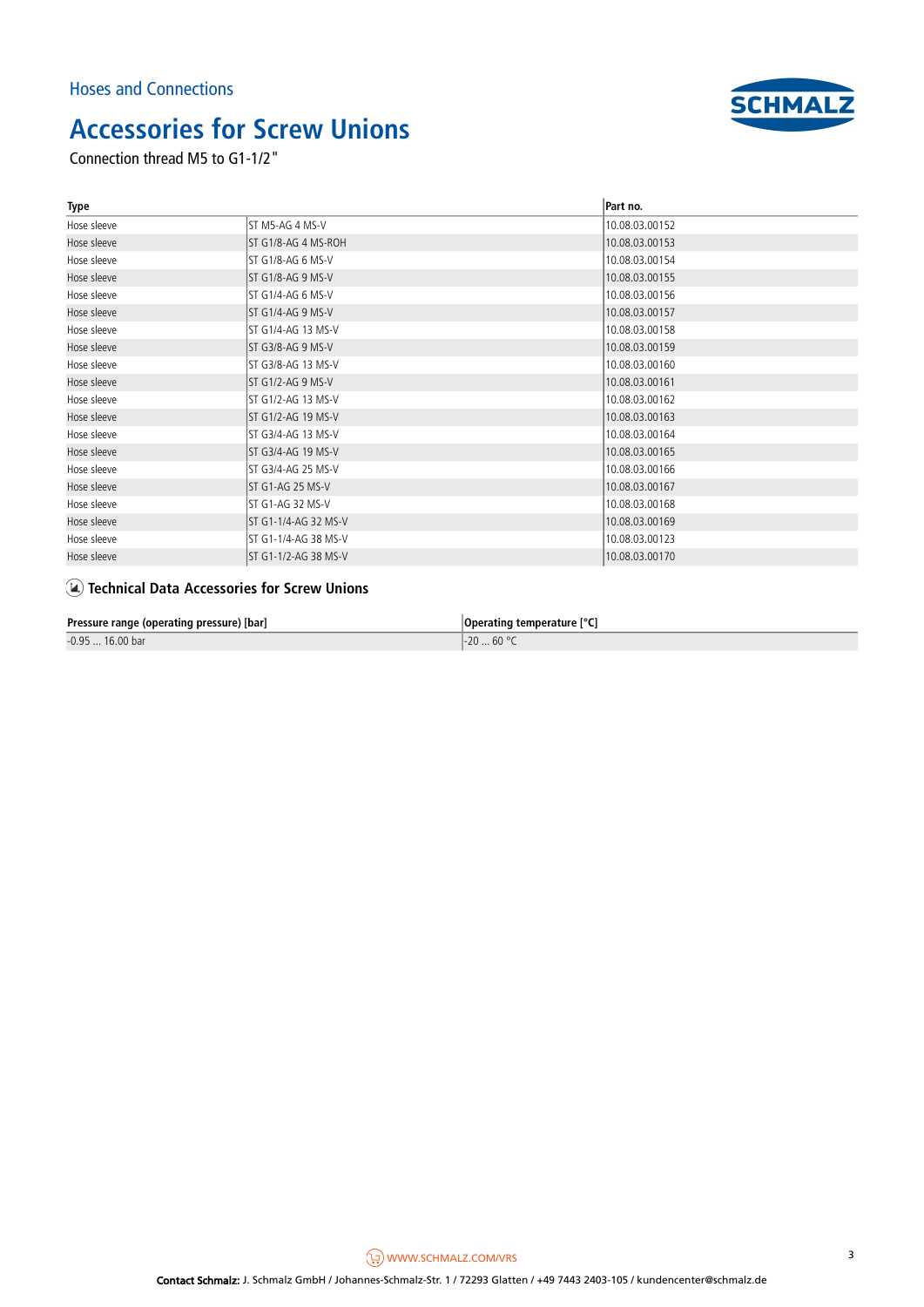

Connection thread M5 to G1-1/2"

### **Design Data Accessories for Screw Unions**





 $\overline{\circ}$ 

VRS-SB

SW1





VRS-S MUF-S



RED-STK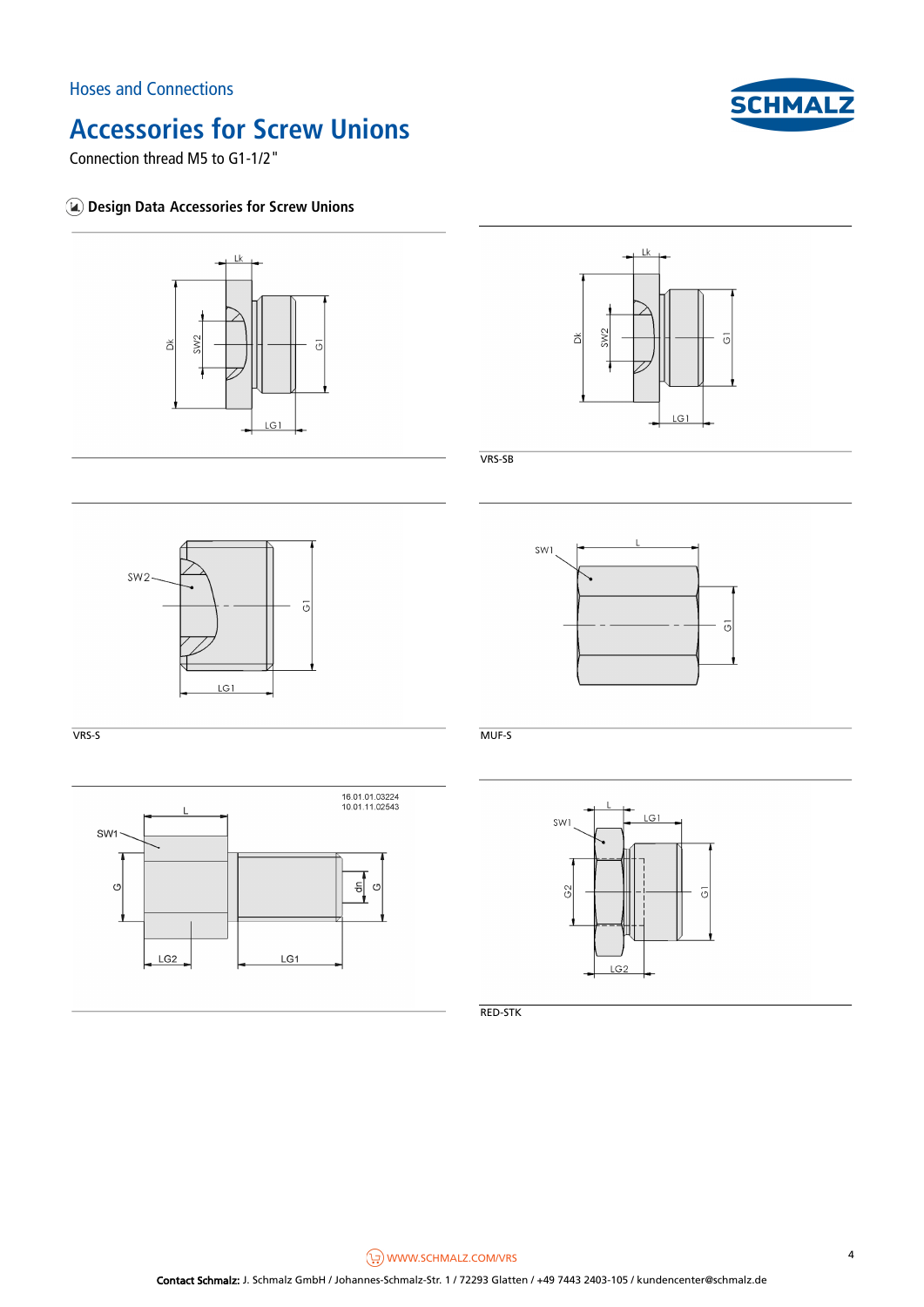

Connection thread M5 to G1-1/2"



DOP-NIP RED-NIP



 $\overline{\mathsf{ST}}$ 

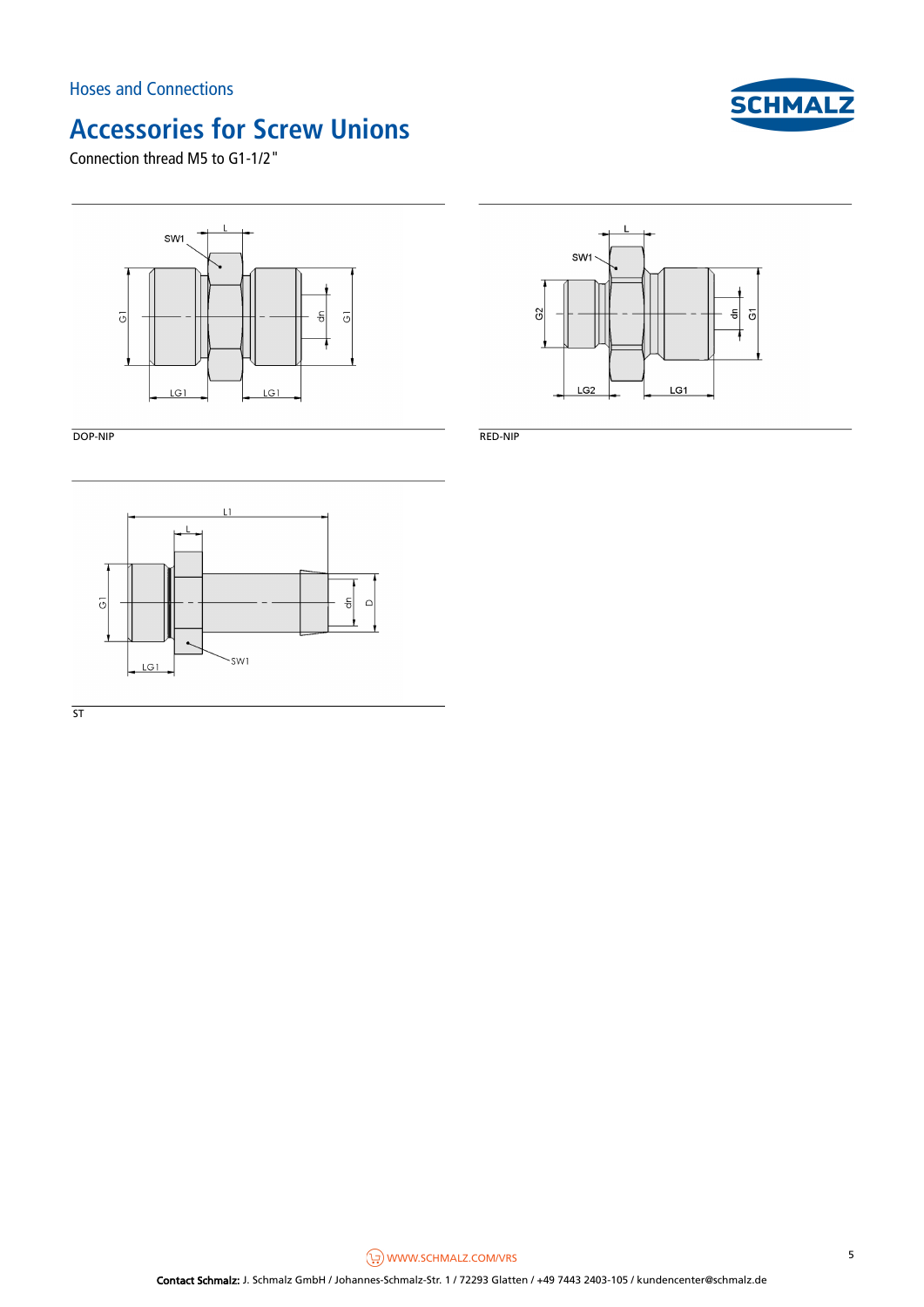

Connection thread M5 to G1-1/2"

### **Design Data Accessories for Screw Unions**

| <b>Type</b>                       |            | Dk [mm]    |             | G1             |                | LG1 [mm]                             | Lk [mm]  |          | SW2 [mm] |                  |  |
|-----------------------------------|------------|------------|-------------|----------------|----------------|--------------------------------------|----------|----------|----------|------------------|--|
| VRS-SB M5-AG ISKT O-Ring          | 8          |            | M5-M        |                |                | 5.0                                  | 2.5      |          |          | 3                |  |
| VRS-SB G1/8-AG ISKT O-Ring        | 14         |            |             | G1/8"-M        |                | 5.5                                  | 3.5      |          | 5        |                  |  |
| VRS-SB G1/4-AG ISKT O-Ring        | 18         |            |             | G1/4"-M        |                | 7.5                                  | 4.5      |          | 6        |                  |  |
| VRS-SB G3/8-AG ISKT O-Ring<br> 22 |            |            | G3/8"-M     |                | 7.5            | 4.5                                  |          | 8        |          |                  |  |
| VRS-SB G1/2-AG ISKT O-Ring<br> 27 |            |            | G1/2"-M     |                | 9.5            | 5.0                                  |          | 10       |          |                  |  |
| VRS-S G1/8-AG                     |            |            |             | G1/8"-M        |                | 6.0                                  |          |          | 5        |                  |  |
| <b>VRS-S G1/4-AG</b>              |            |            |             | G1/4"-M        |                | 9.0                                  |          |          | 6        |                  |  |
| VRS-S G3/8-AG                     |            |            |             | G3/8"-M        |                | 10.0                                 |          |          |          | 8                |  |
| <b>VRS-S G1/2-AG</b>              |            |            |             | G1/2"-M        |                | 12.0                                 |          |          |          | 10               |  |
| VRS-S G3/4-AG                     |            |            | G3/4"-M     |                |                | 10.0                                 |          |          |          |                  |  |
|                                   |            |            |             |                |                |                                      |          |          |          | 12               |  |
| Type                              | dn [mm]    |            | G1          | G <sub>2</sub> |                | $\mathsf{L}\left[\mathsf{mm}\right]$ | LG1 [mm] | LG2 [mm] |          | SW1 [mm]         |  |
| MUF-S M5-IG 9 SW8<br>MS-VN        |            |            | $M5-F$      |                |                | $\overline{9}$                       |          |          |          | $\boldsymbol{8}$ |  |
| MUF-S G1/8-IG 18<br>SW14 MS-V     |            |            | $G1/8" - F$ |                |                | 18                                   |          |          |          | 14               |  |
| MUF-S G1/4-IG 26<br>SW17 MS-V     |            |            | $G1/4" - F$ |                |                | 26                                   |          |          | 17       |                  |  |
| MUF-S G3/8-IG 26<br>SW22 MS-VN    |            |            | G3/8"-F     |                |                | 26                                   |          |          |          | 22               |  |
| MUF-S G1/2-IG 30<br>SW27 MS-V     |            |            | $G1/2$ "-F  |                |                | 30                                   |          |          |          | 27               |  |
| MUF-S G3/4-IG 28<br>SW32 MS-VN    |            |            | G3/4"-F     |                |                | 28                                   |          |          |          | 32               |  |
| MUF-S G1-IG 33<br>SW41 MS-VN      |            |            | $G1$ "-F    |                |                | 33                                   |          |          |          | 41               |  |
| VRL-S M5x8 MS-V                   | 2.5        |            |             |                |                | 8                                    | 4.5      | 6.6      |          | 8                |  |
| VRL-S G1/8x15 MS-V                | 5.0        |            |             |                |                | 15                                   | 8.0      | 13.0     |          | 14               |  |
| VRL-S G1/4x18 MS-V                | 7.0        |            |             |                |                | 18                                   | 10.0     | 15.0     |          | 17               |  |
| VRL-S G1/2x22 MS-V                | 12.0       |            |             |                |                | 22                                   | 12.0     | 16.3     |          | 24               |  |
|                                   |            |            |             |                |                |                                      |          |          |          |                  |  |
| Type                              | $ dn$ [mm] |            | G1          |                | G <sub>2</sub> | $\lfloor L \lfloor mm \rfloor$       | LG1 [mm] | LG2 [mm] |          | SW1 [mm]         |  |
| RED-STK G1/8-AG<br>M5-IG MS-V     |            |            | G1/8"-M     |                | M5-F           | 4                                    | 6.5      | 10.0     |          | 14               |  |
| RED-STK G1/4-AG<br>G1/8-IG MS-V   |            |            | G1/4"-M     |                | G1/8"-F        | 4                                    | 10.0     | 14.0     |          | 17               |  |
| RED-STK G3/8-AG<br>G1/8-IG MS-V   |            |            | G3/8"-M     |                | G1/8"-F        | 5                                    | 10.0     | 15.0     |          | 19               |  |
| RED-STK G3/8-AG<br>G1/4-IG MS-VN  |            |            | G3/8"-M     |                | G1/4"-F        | 5                                    | 8.5      | 15.0     |          | 19               |  |
| RED-STK G1/2-AG<br>G1/4-IG MS-V   |            | $G1/2$ "-M |             |                | G1/4"-F        | $6\overline{6}$                      | 12.0     | 18.0     |          | 24               |  |
| RED-STK G1/2-AG<br>G3/8-IG MS-V   |            | G1/2"-M    |             | G3/8"-F        |                | 6                                    | 12.0     | 18.0     |          | 24               |  |
| RED-STK G3/4-AG<br>G3/8-IG MS-V   |            | G3/4"-M    |             | G3/8"-F        |                | $\overline{7}$                       | 14.0     | 21.0     |          | 32               |  |
| RED-STK G3/4-AG<br>G1/2-IG MS-V   |            | G3/4"-M    |             | G1/2"-F        |                | 7                                    | 14.0     | 21.0     |          | 32               |  |
| RED-STK G1-AG G1/2-<br>IG MS-V    |            |            | $G1$ "-M    |                | G1/2"-F        | 8                                    | 16.0     | 24.0     |          | 41               |  |
| RED-STK G1-AG G3/4-<br>IG MS-V    |            |            | G1"-M       |                | G3/4"-F        | 8                                    | 16.1     | 24.1     |          | 41               |  |
| DOP-NIP-S M5-AGx4 2.5             |            |            | M5-M        |                |                | $\vert 4 \vert$                      | 4.5      |          |          | 8                |  |
| DOP-NIP-S G1/8-AGx5 4.6           |            |            | G1/8"-M     |                |                | 5                                    | 6.5      |          |          | 14               |  |
| DOP-NIP-S G1/4-AGx5 7.6           |            |            | G1/4"-M     |                |                | 5                                    | 10.0     |          |          | 17               |  |